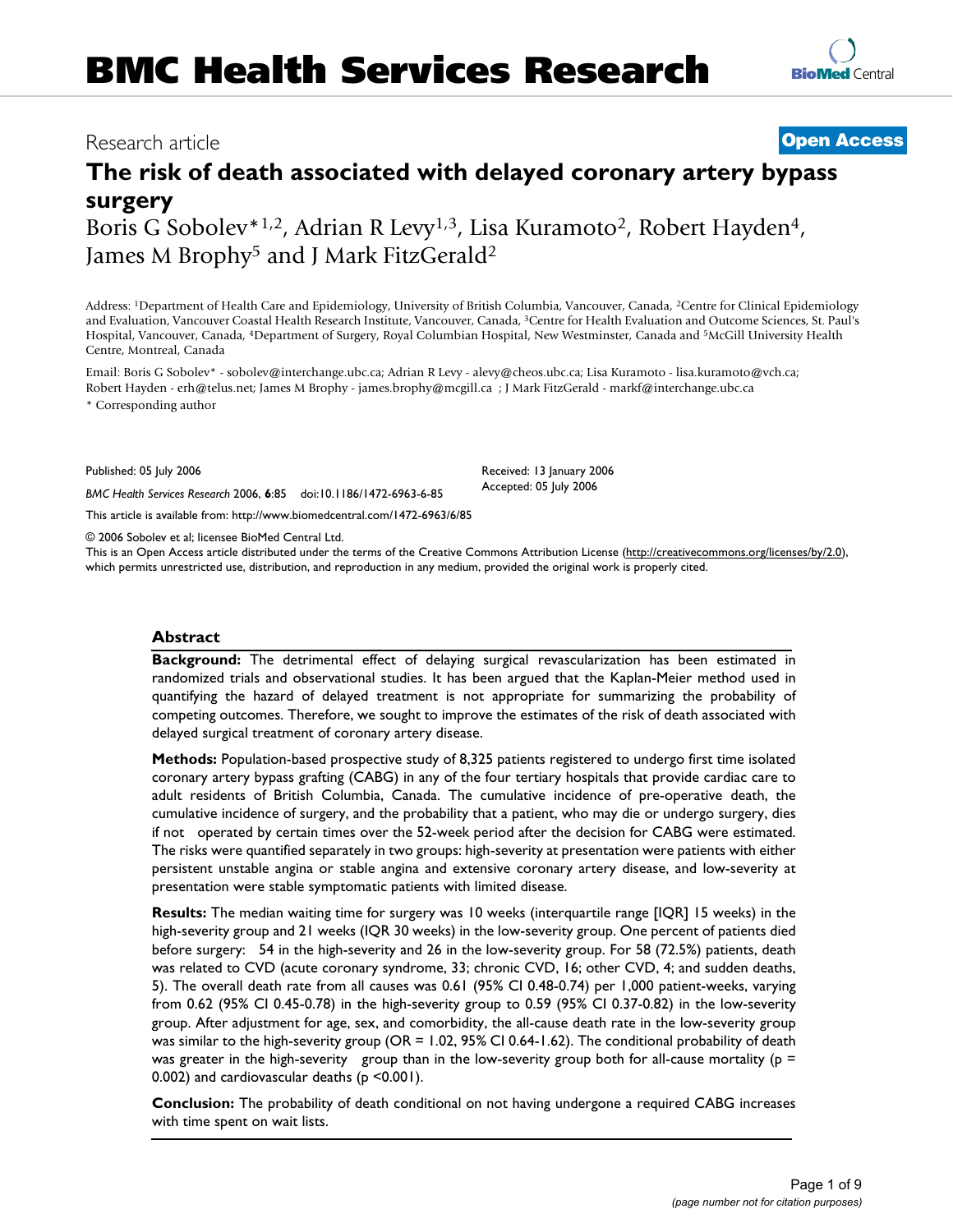#### **Background**

Coronary-artery bypass grafting (CABG) is indicated for revascularizing patients who have limiting angina that persists despite optimal medical treatment and suitable coronary anatomy. In a meta-analysis of seven randomized controlled trials of immediate CABG versus medical therapy, surgery has been shown to improve prognosis in stable symptomatic patients with left main coronary disease, triple vessel disease, or two vessel disease involving a significant stenosis of the proximal left anterior descending coronary artery [1]. It has been argued that some of the survival benefits could be lost due to additional deaths resulting from a longer wait for required revascularization [2]. Methodologically, not including pre-operative deaths implies that survival time begins at procedure; and, therefore, treatment effect is implicitly conditioned on surviving to treatment [3]. Also, when reporting mortality among patients who may die or undergo surgery special statistical techniques must be used to isolate the effect of competing risks of surgery and death [5]. The Kaplan-Meier method used in reports on these trials is not appropriate for describing the probability of competing outcomes over time [4].

The detrimental effect of delaying CABG surgery has been estimated as well in observational studies of patients whose treatment was delayed due to a rationing of access to care. Population-based studies show that from 0.4 to 1.3 percent of patients scheduled for CABG die preoperatively [6-8]. Again, these proportions cannot be studied by the Kaplan-Meier method as they are affected by the incidence of both surgery and death. Therefore, it is not clear whether the low observed probabilities of death indicate a true low risk of death or appropriate timing of surgery.

One measure suggested for summarizing the risk of death over time in competing-risk setting is the probability of death conditional on not having experienced the competing event by a certain time [9,10]. Using this approach, we sought to improve the estimates of the risk of death associated with delayed coronary artery bypass surgery in patients requiring and suitable for surgical revascularization. We, therefore, estimated the time-dependent probability of death, given that CABG was not performed by certain times, using data from a prospective database of all adult patients who were accepted for isolated first time coronary artery surgery in British Columbia [BC], Canada.

#### **Methods**

The University of British Columbia Ethics Board approved the study protocol.

#### *Data sources*

A population-based cardiac registry contains the time of registration on wait lists for CABG and the time of procedure, or removal from wait lists without surgery, for all patients who have been accepted for surgical coronary revascularization in any of the four tertiary hospitals that provide cardiac care to adult residents of BC since 1991 [11]. The reliability of demographic and clinical data in the registry has been described elsewhere [12].

The date and cause of death for the registry records were obtained from BC Linked Health Database Deaths File for 1990 through 2001 [13]. Causes of death were coded according to the International Classification of Diseases, 9th revision (ICD-9) [14]. Cardiovascular deaths were all those with ICD-9 codes 410–439 plus sudden deaths due to unknown causes. Data on coexisting medical conditions were retrieved from the BC Linked Health Database Hospital Separations File using diagnoses reported in discharge abstracts created during the calendar year before registration for CABG [15].

#### *Patients*

We studied records of patients for whom surgical revascularization was indicated at the time of consultation with a cardiac surgeon. For this analysis, patients were divided into high-severity and low-severity at presentation groups according to angiographic findings, symptom severity and left ventricular dysfunction (ejection fraction less than 50%) [16].

The high-severity group consisted of patients with either persistent unstable angina or stable angina and extensive CAD (left-main stenosis more than 50%, triple-vessel disease, or double-vessel disease with significant proximal left anterior descending stenosis and impaired left ventricular function). The low-severity group consisted of stable symptomatic patients with limited CAD (doublevessel disease with no lesion in the proximal left anterior descending artery and normal left ventricular function or single-vessel disease with significant proximal left anterior descending stenosis).

There were 8,494 patients identified who required isolated (did not include a valve replacement procedure) first time coronary artery bypass surgery in these two groups between January 1991 and December 2000. We excluded 169 records of the patients who were removed on the registration date (50), had missing operating room reports (4), or had immediate access to surgery (115). Of those, 161 eventually underwent surgery; seven died; 75 became unfit for surgery; 100 declined surgery; 16 were transferred to another surgeon or hospital; and 96 were removed from wait lists for other reasons. The baseline characteristics of patients are shown in Table 1. The remaining 8,325 patients had either a surgery date or a date and reason for removal without surgery. The study period ended in December 2001, allowing only 52 weeks of follow-up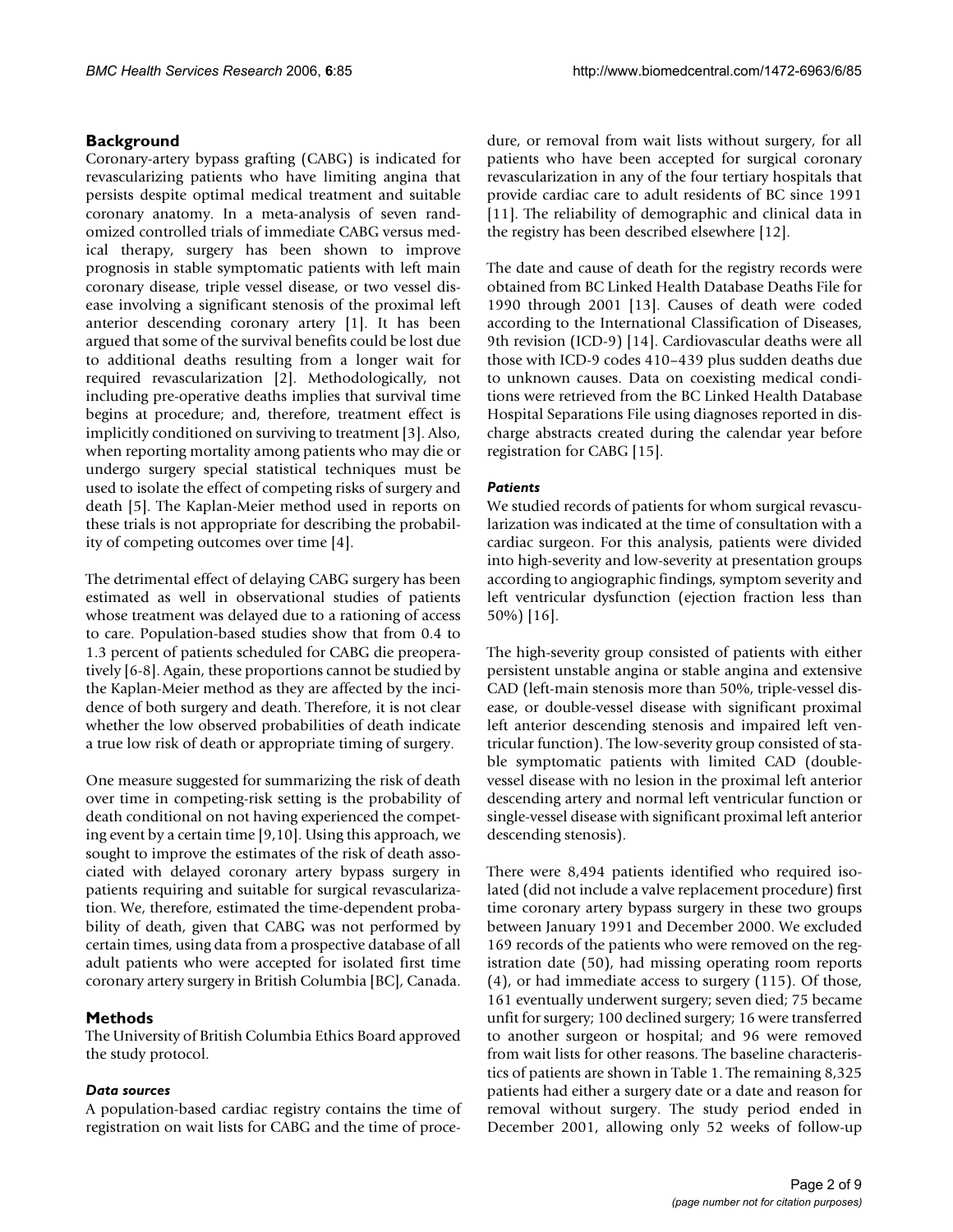| Characteristic                | All patients N (%) | High-severity N (%) | Low-severity N (%) |
|-------------------------------|--------------------|---------------------|--------------------|
| Age group (y)                 |                    |                     |                    |
| $50$                          | 679(8.2)           | 496 (7.7)           | 183(9.5)           |
| $50 - 59$                     | 1841(22.1)         | 1397 (21.8)         | 444(23.1)          |
| $60 - 69$                     | 3167 (38.0)        | 2457 (38.4)         | 710 (37.0)         |
| $70 - 79$                     | 2478 (29.8)        | 1933 (30.2)         | 545 (28.4)         |
| $\geq 80$                     | 160(1.9)           | 122(1.9)            | 38(2.0)            |
| Sex                           |                    |                     |                    |
| Women                         | 1473 (17.7)        | 1102(17.2)          | 371 (19.3)         |
| Men                           | 6852 (82.3)        | 5303 (82.8)         | 1549 (80.7)        |
| Comorbidity at registration   |                    |                     |                    |
| Major conditions*             | 1775(21.3)         | 1358(21.2)          | 417(21.7)          |
| Other conditions <sup>†</sup> | 2137(25.7)         | 1723 (26.9)         | 414(21.6)          |
| None                          | 4413 (53.0)        | 3324 (51.9)         | 1089 (56.7)        |
| Coronary anatomy              |                    |                     |                    |
| Left-main stenosis            | 990 (11.9)         | 990 (15.5)          | 0(0.0)             |
| Multi- vessel disease‡        | 6672 (80.1)        | 4986 (77.8)         | 1686 (87.8)        |
| Limited disease <sup>§</sup>  | 663 (8.0)          | 429 (6.7)           | 234 (12.2)         |

**Table 1: Characteristics of 8,325 patients (6,405 in high-severity and 1,920 in low-severity) registered for isolated coronary artery bypass surgery in British Columbia, 1991–2000**

\*congestive heart failure, diabetes, chronic obstructive pulmonary disease, rheumatoid arthritis, cancer.

†peripheral vascular disease, cerebrovascular disease, dementia, peptic ulcer disease, hemiplegia, renal disease, or liver disease.

‡3 or 2-vessel disease with PLAD.

§2-vessel disease with no PLAD or 1-vessel disease with PLAD

after the last patients were added to the list. Therefore, we restricted the analysis to the first 52 weeks after registration so that 455 (5.5%) patients remaining on the lists at 12 months were censored.

#### *Statistical analysis*

The primary outcomes were the occurrence of death from all causes and death related to cardiovascular disease (CVD) while awaiting coronary artery surgery. The date of the operating room booking request from surgeon served as the date of decision for surgery and registration on a wait list.

In the participating hospitals, surgical wait lists are used to hold patient names until the surgery can be scheduled. Patients are also removed from the wait lists without surgery if they die, reconsider the decision to undergo surgery, accept surgery from another surgeon, move out of the province, or if their conditions deteriorate so that surgery is no longer possible. Details regarding the wait-list management were published elsewhere [11].

The risk of death as a function of treatment delay is described by the probability that a patient dies conditional on not having undergone surgery by a certain time after the registration on a wait list for CABG. The conditional probability function (CPF) of death is interpreted as the cumulative incidence of deaths by a certain wait-list week among cardiac surgery patients who had not yet undergone CABG by that time.

To estimate CPF of death, we first estimated separately the cumulative incidence of death and the cumulative incidence of surgery over time while treating wait-list removals, other than surgery and death, as censored observations. The cumulative incidence function of an event is defined as the integration over time of the product of the event rate and the probability of remaining on the list [17]. The following section describes the estimation procedure.

Suppose the events of death and surgery occur at *E* distinct, unevenly spaced, ordered times,  $t_i$ , for  $i = 1, 2, ..., E$ , and define  $t_0 = 0$ . Using Gooley's notation [5], let  $e_i$  be the number of deaths at time  $t_i$ ,  $r_i$  be the number of surgeries at time  $t_i$ ,  $c_i$  be the number of censored events at time  $t_i$ , and  $n_i = n_{i-1} - (e_i + r_i + c_i)$  be the number of patients still waiting beyond time  $t_{i'}$  where  $n_0$  is the initial number of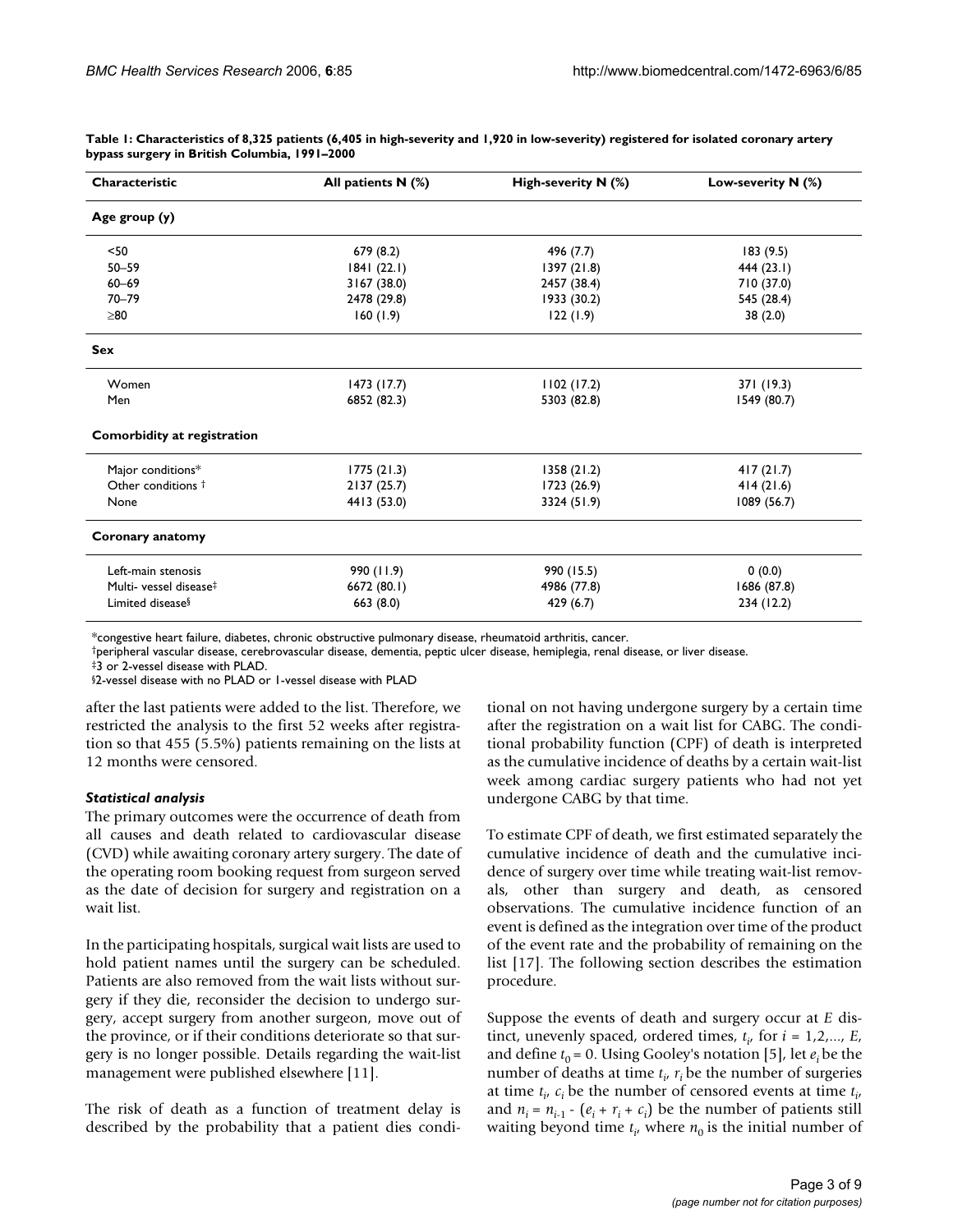patients at risk. As described by Kalbfleisch and Prentice, a non-parametric estimator for the cumulative incidence of death at time *t*,  $F_1(t)$ , is given by the following formula [18]:

$$
\hat{F}_1(t) = \sum_{\{i|t_i \le t\}} \frac{e_i}{n_{i-1}} \prod_{\{j|t_j \le t_{i-1}\}} \left(1 - \frac{e_j + r_j}{n_{j-1}}\right)
$$
(1)

Similarly, a non-parametric estimator for the cumulative incidence of surgery at time  $t$ ,  $F_2(t)$ , is

$$
\hat{F}_2(t) = \sum_{\{i|t_i \le t\}} \frac{r_i}{n_{i-1}} \prod_{\{j|t_j \le t_{i-1}\}} \left(1 - \frac{e_j + r_j}{n_{j-1}}\right)
$$
(2)

The formula for a Taylor series approximation of the variance for the cumulative incidence of an event was developed by Gaynor [19].

The CPF of death, among those who remained untreated, is defined as the ratio of the cumulative incidence of death and the complement of cumulative incidence of surgery [10]. We used the non-parametric estimator for the calculation of the CPF of death [9]:

$$
\widehat{CP}_1(t) = \frac{F_1(t)}{1 - F_2(t)}.
$$
 (3)

Its variance was determined by Pepe in [9]. To estimate the cumulative incidence of events, CPF of death, and the corresponding confidence intervals, we used Matlab version 7.0.1 [see Additional file1]. A two-sample test was used to compare the CPF between the study groups [9]. The cumulative incidence of surgery was compared between the two groups by the Gray's test [20].

We used discrete-time survival regression models to evaluate the combined effect of clinical factors that identify the patient groups in this study on the death rate, while adjusting for age, sex, and comorbidity [21]. The likelihood ratio test was used to assess whether the models were consistent with the data [22]. Existing literature suggest that age, sex and comorbidities may be potential confounders. Elderly patients are more likely to undergo revascularization as an urgent procedure. The smaller coronary vessel diameters may account for higher risk of adverse events in women. Co-existing medical conditions may delay scheduling surgery. All of these factors were entered into the regression models. In particular, each patient was classified as 1) presenting with congestive heart failure, diabetes, chronic obstructive pulmonary disease, cancer or rheumatoid arthritis, 2) presenting with other co-existing chronic conditions as defined in [23], or 3) presenting with no co-existing conditions.

#### **Results**

At 52 weeks of follow-up, 7,155 (85.9%) patients underwent surgery, 80 (1.0%) died while awaiting surgery, 455 (5.5%) patients were remaining on the lists, and 635 (7.6%) dropped out during follow-up for various reasons: became unfit to surgery (166), declined surgery (181), transferred to another surgeon or hospital (93), received other surgery (21), or removed from the list due to other reasons (174), Table 2. Over 10% of low-severity patients and less than 5% of high-severity patients were still untreated at 52 weeks.

The extent of disease was a major factor influencing time to surgery. The median waiting time for surgery was 10 weeks (interquartile range [IQR] 15 weeks) in the highseverity group and 21 weeks (IQR 30 weeks) in the lowseverity group. The differences in the cumulative incidence of surgery were significant over time between

**Table 2: Number of patients (%) by 52-week outcome of registration for isolated coronary artery bypass surgery**

| <b>Outcomes</b>                | All patients N(%) | High-severity N(%) | Low-severity N(%) |
|--------------------------------|-------------------|--------------------|-------------------|
| <b>Underwent surgery</b>       | 7155 (85.9)       | 5722 (89.3)        | 1433 (74.6)       |
| <b>Removed without surgery</b> |                   |                    |                   |
| Died while waiting             | 80(1.0)           | 54(0.8)            | 26(1.4)           |
| Became unfit for surgery       | 166(2.0)          | 90(1.4)            | 76 (4.0)          |
| Patient request                | 181(2.2)          | 131(2.0)           | 50(2.6)           |
| Transferred or moved           | 93(1.1)           | 62 $(1.0)$         | 31(1.6)           |
| Other surgery                  | 21(0.3)           | 13(0.2)            | 8(0.4)            |
| Other reason                   | 174(2.1)          | 117(1.8)           | 57(3.0)           |
| Still on wait list             | 455 (5.5)         | 216(3.4)           | 239 (12.4)        |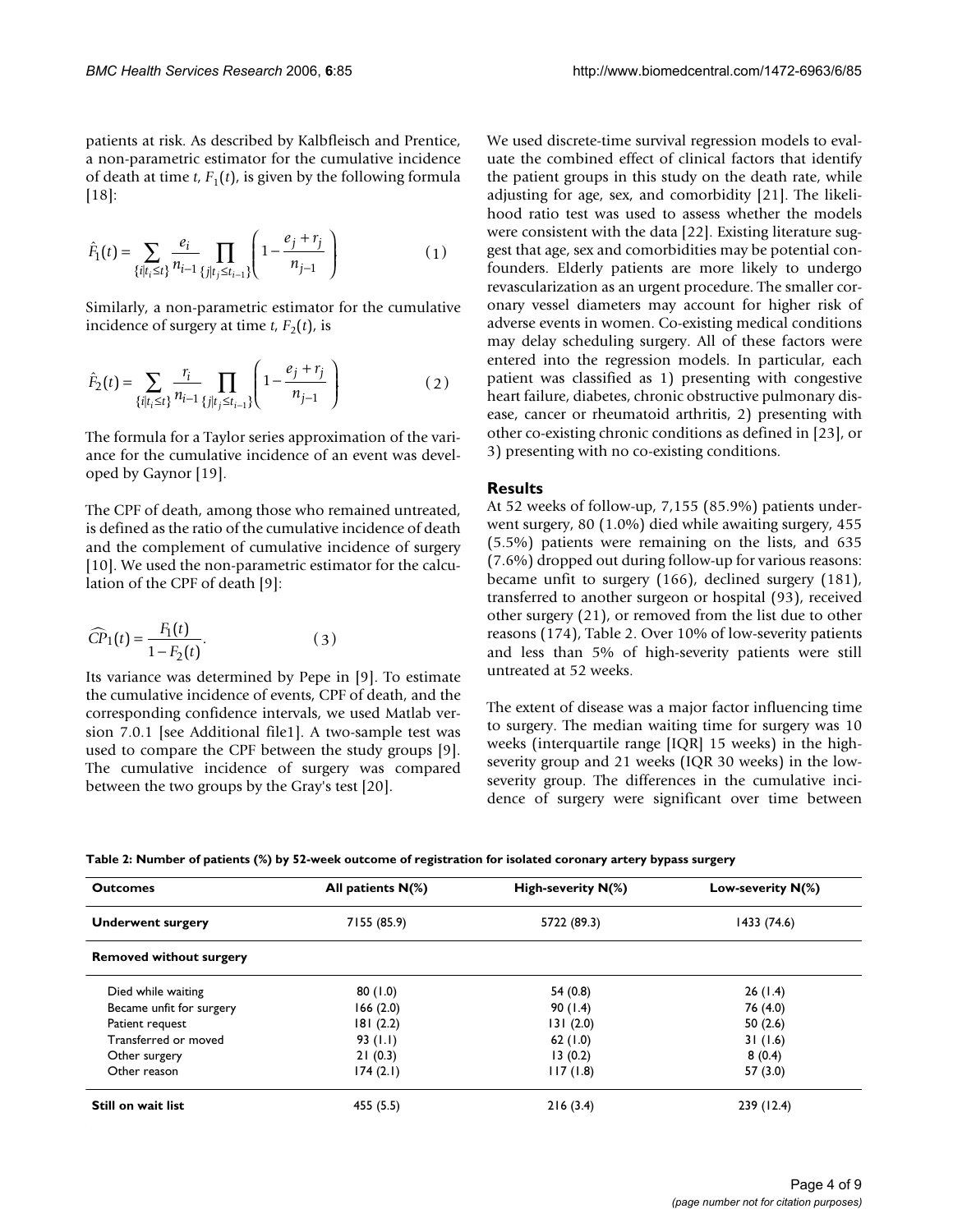groups with higher incidence in the high-severity group, (Gray's two-sample test = 411.8, *p* < 0.001), Figure 1.

A total of 5,722 surgeries over 87,674 patient-weeks in the high-severity and 1,433 surgeries over 43,817 patientweeks in the low-severity group were done. The average surgery rate was 6.5 per 100 patients per week of delay in the high-severity group compared to 3.3 in the low-severity, the odds ratio (OR) = 0.50 (95% confidence interval [CI] 0.47–0.53), after adjustment for age, sex, and comorbidity. The log-likelihood ratio test, 619.9, df =  $5, p \lt \theta$ 0.001, does not support the global null hypothesis, suggesting that the model is consistent with data.

One percent of patients died before surgery: 54 in the high-severity and 26 in the low-severity group. For 58 (72.5%) patients, death was related to CVD (acute coronary syndrome, 33; chronic CVD, 16; other CVD, 4; and sudden deaths, 5).

The overall death rate from all causes was 0.61 (95% CI 0.48–0.74) per 1,000 patient-weeks, varying from 0.62 (95% CI 0.45–0.78) in the high-severity group to  $0.59$ (95% CI 0.37–0.82) in the low-severity group. After adjustment for age, sex, and comorbidity, the all-cause death rate in the low-severity group was similar to the high-severity group (OR = 1.02, 95% CI 0.64–1.62). The log-likelihood ratio, 16.2, df = 5, *p* < 0.01, test does not support the global null hypothesis, suggesting that, at



#### Figure 1

Estimated cumulative incidence of surgery and 95% CIs by week since registration in high-severity (red) and low-severity (blue) groups; two-sample test = 411.8, *p* < 0.001.

least one regression coefficient differs from zero, and therefore, the model is consistent with data.

Figure 2 shows the relationship between wait time and the probability of preoperative death from all causes by severity group, which was estimated by non-parametric methods as described in a previous section and also by the Kapaln-Meier method. Although the all-cause death rate is similar for the two groups, 0.62 versus 0.59 per 1,000 patient-weeks, longer wait times contributed to a higher cumulative incidence of death in the low-severity than high-severity group [11]. The non-parametric cumulative incidence function provides lower probabilities of death than the Kaplan-Meier method [24]. At 52 weeks since registration, the Kaplan-Meier estimates are about 4 times greater (3.7% versus 0.9%) in the high-severity group, and 2 times greater (3.4% versus 1.5%) in the low-severity group.

To compare proportions of patients dying by a certain time among those who had not undergone surgery by that time, we calculated the conditional probability of death in each group. The non-parametric estimate of the conditional probability of death was derived from the ratio of the cumulative incidence of death and the complement of the cumulative incidence of surgery. The conditional probability for death from all causes was greater in the high-severity group than in the low-severity group (Pepe's two-sample test =  $2.8$ ,  $p = 0.002$ ), Figure 3. Among patients who had not undergone CABG by 8, 16, 32 and 52 weeks, the probability to die from all causes was 0.6% (standard error [SE] 0.1), 1.8% (0.3), 6.8% (0.9) and 14.9% (1.8) in the high-severity group, and 0.6% (0.2), 1.2% (0.3), 3.6% (0.8) and 7.9% (1.5) in the low-severity group.

The conditional probability for CVD death was greater in the high-severity group than in the low-severity group (Pepe's two-sample test = 3.6, *p* = 0.0002), Figure 4. Among patients who had not undergone CABG by 8, 16, 32 and 52 weeks, the probability to die from CVD was 0.6% (0.1), 1.6% (0.3), 5.4% (0.8) and 12.1% (1.7) in the high-severity group, and 0.3% (0.1), 0.6% (0.2), 2.1%  $(0.6)$  and 4.7%  $(1.2)$  in the low-severity group.

#### **Discussion**

In this prospective study of 8,325 consecutive patients we have reported outcomes of delaying coronary artery surgery in two groups of patients for whom isolated CABG was indicated. The high-severity group included patients with either persistent unstable angina or stable angina and extensive CAD at presentation. The low-severity group included stable symptomatic patients with limited CAD.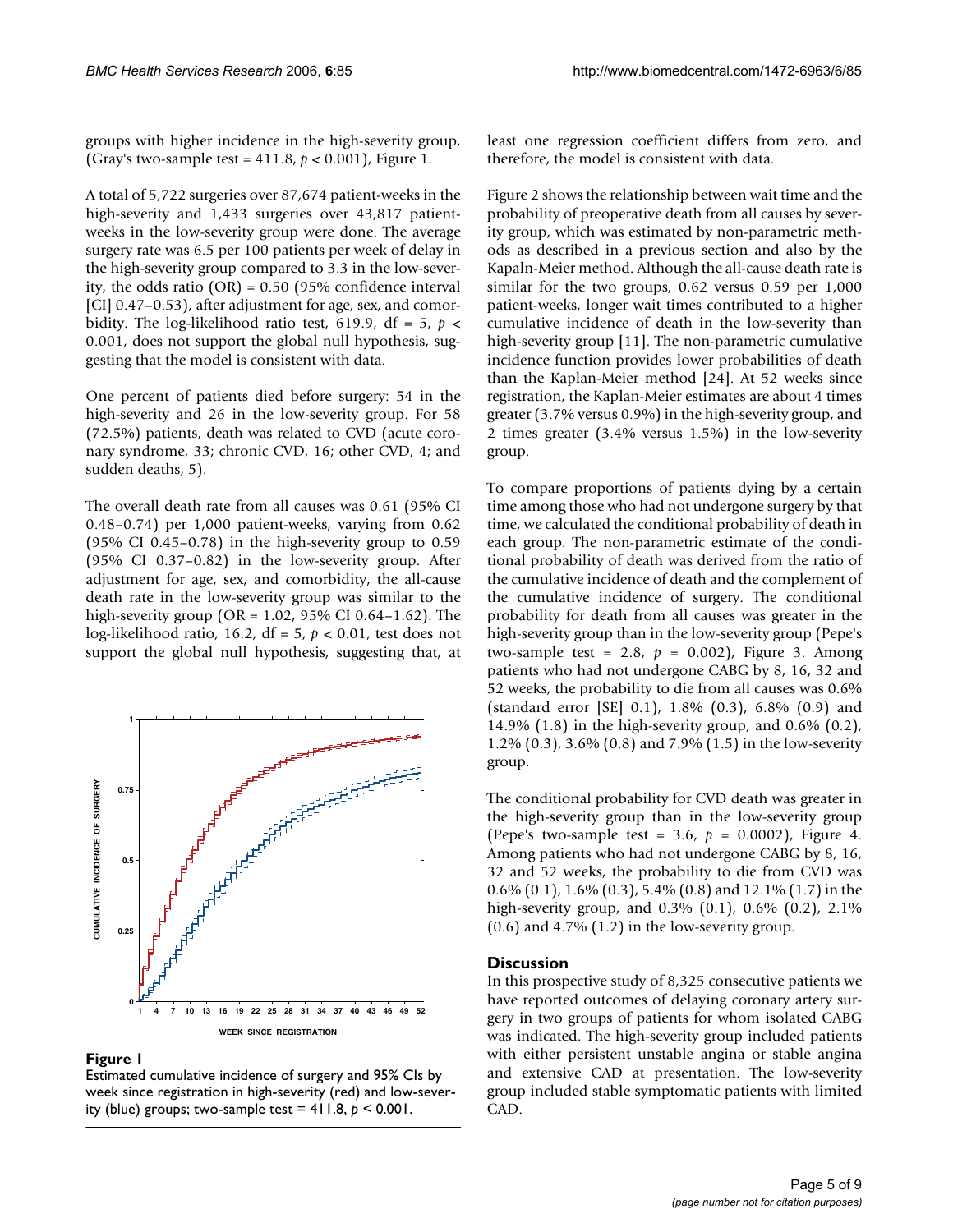

#### Estimated probabilities of preoperative deat ard errors, by week since registration in high-severity and low-severity group **Figure 2** h, as cumulative incidence function (blue) and Kaplan-Meier (red) and their stand-

Estimated probabilities of preoperative death, as cumulative incidence function (blue) and Kaplan-Meier (red) and their standard errors, by week since registration in high-severity and low-severity group.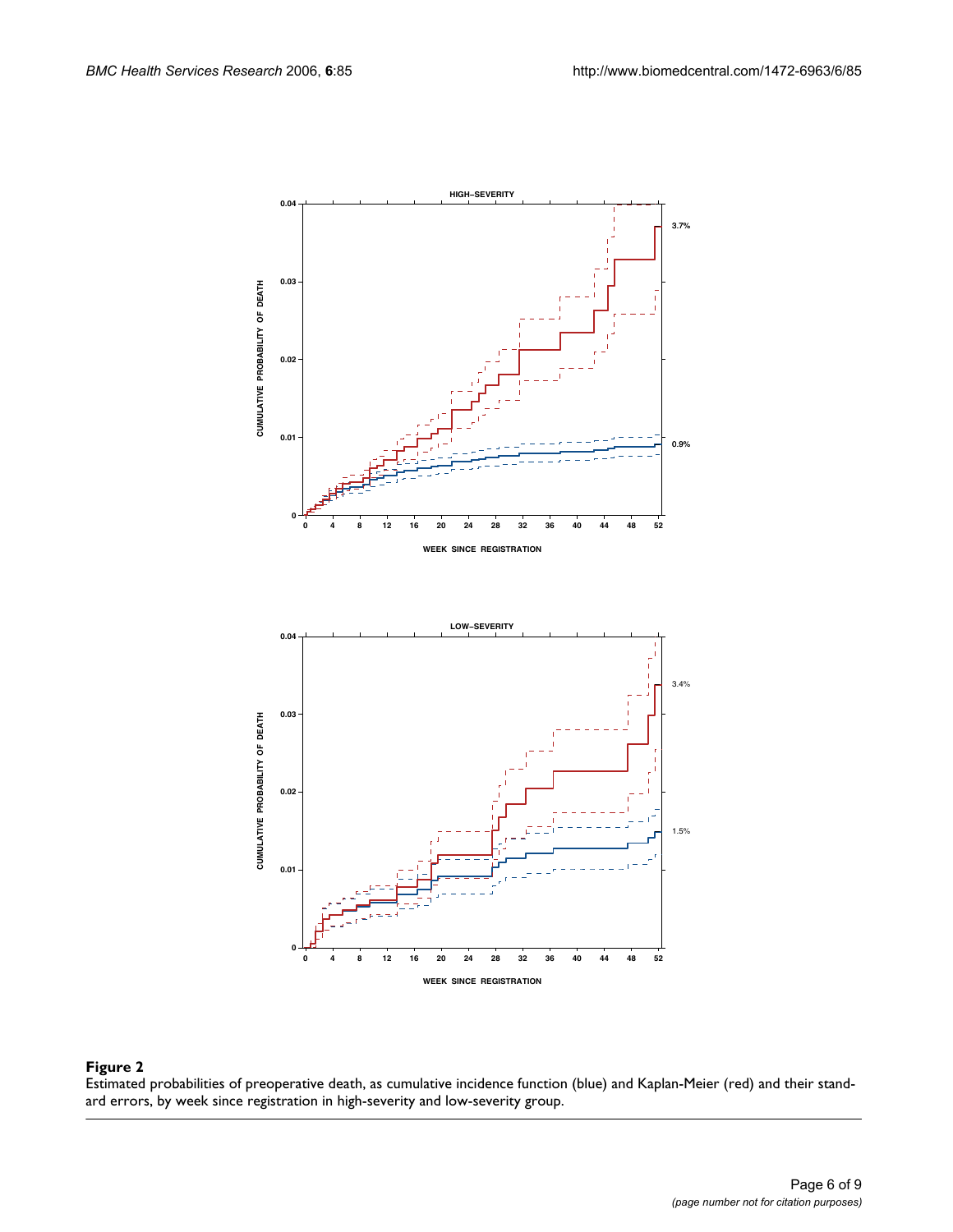

#### Figure 3

Estimated conditional probability for all-cause death and 95% confidence intervals, by week since registration in high-severity (red) and low-severity groups (blue); two-sample test = 3.1,  $p = 0.002$ .

In each group, we have estimated the time-dependent conditional probability that a patient, who may die or undergo surgery, dies if not operated by certain times. These probabilities, which summarize competing risks data on wait-lists, have not been previously reported for untreated CAD patients for whom CABG was indicated. As noted by Pepe [9], the conditional probability function is not a predicted probability and its interpretation does not require any implicit assumptions. It is simply the proportion of patients who have died among those who remained untreated. We found that among patients delayed without treatment for 52 weeks, an estimated 14.9% die in the high-severity group and 7.9% die in the low-severity group from all causes. Similarly, an estimated 12.1% and 4.7% die from CVD in these two groups.

We report on all-cause and CVD mortality because the accuracy of death certificate codes is a concern in this analysis [25], whereas using all-cause mortality could not have induced any bias in the results. Some evidence that coding of CVD deaths is accurate comes from a Canadian study in which the false positive rate was 2.1% and the false negative rate was 0.4% for myocardial infarction coded as an underlying cause of death [26]. We also argue that there is no reason to suspect that there would be differential coding of death certificates according to urgency of treatment as the physician completing the death certificate would not necessarily have been aware of the assigned urgency at registration for CABG.



#### Figure 4

Estimated conditional probability for cardio-vascular death and 95% confidence intervals, by week since registration in high-severity (red) and low-severity (blue) groups; two-sample test = 3.6, *p* < 0.001.

In quantifying the risk of preoperative death among patients needing CABG, the Kaplan-Meier method is commonly used to estimate the cumulative probability of death by certain times after registration for the operation [27-29]. It has been established, however, the Kaplan-Meier method is not appropriate for describing the probabilities of competing events since its complement overestimates the proportion of events [4]. This method produces valid probability estimates only in a hypothetical situation where all competing risks can be removed without altering the risk of death.

Other investigators have reported the incidence of preoperative death per time unit of waiting for CABG [6- 8,27,29-31]. Although accurately describing the instantaneous hazard, death rates can not be converted into probabilities of death without an unrealistic and unverifiable assumption that time to surgery and time to death are independent [5]. Plomp and colleagues have reported on the variation in time to deaths among those who died before surgery [32], but the proportion of CABG candidates dying over follow-up could not be derived from their figures.

Methodologically, measuring risk of death as a function of treatment delay in patients awaiting the treatment is similar to quantifying the risk of death during follow-up in a population exposed to competing events [4]. Therefore, an alternative approach to summarize competing risks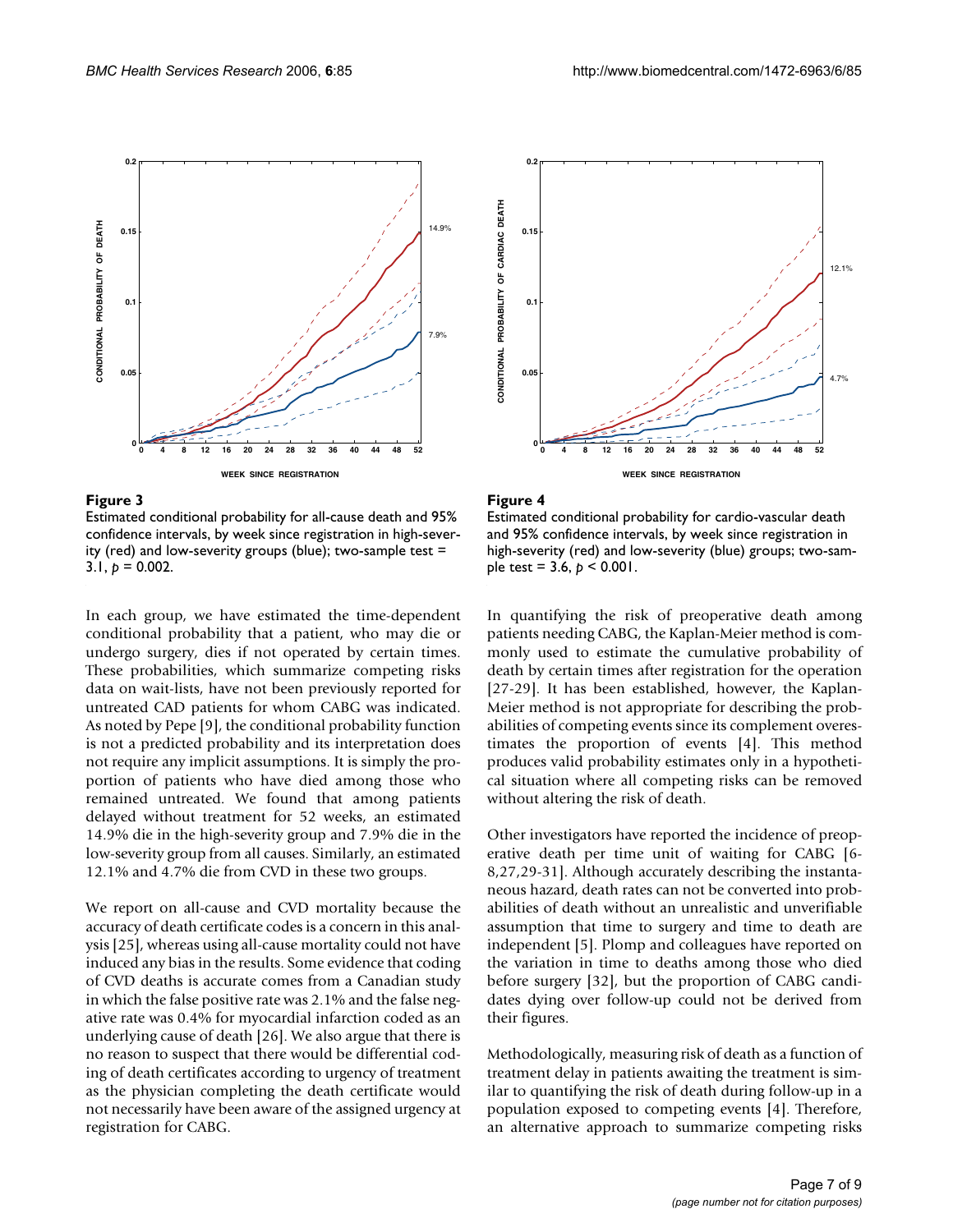data is to estimate the proportion of patients dying by a certain time among those not receiving treatment by that time [10]. We used the conditional probability function suggested as a method for summarizing multiple endpoints in the competing-risks setting by Pepe [33].

There were important limitations to our study. First, we have not adjusted the CPF of death for available covariates as the statistical methodology for that is yet to be developed. Therefore, there is a concern that some other factors can confound the difference between the two study groups. However, in our data set both study groups were distributed similarly over age, sex and comorbidity category and differed only by the extent of CAD. The number of deaths observed does not permit the analysis across strata. A new update of data in the future will perhaps allow us to report CPFs by important covariates, such as sex and age. Also, our analysis lacks data on socioeconomic status. Given social class differences in access to healthcare and mortality, socioeconomic status is a potential confounding factor for the observed association between time to CABG and the risk of death [34]. One important issue is preferential allocation of hospital resources [35]. It remains unclear whether directly admitting patients of low priority is done to circumvent long wait lists, or to substitute for cancelations on the operating room schedule [11].

The quality of information on dates of registration and removal is a concern in this analysis as well. Although we considered the date of the booking request as the date of decision for surgery, no audit was conducted to verify the accuracy of coding dates in BCCR records.

In conclusion, the contribution of this paper is the estimated conditional probabilities of death in relation to different delays in the treatment of patients requiring and suitable for CABG. These summary probabilities derived from the population-based prospective database suggest that the risk of death among those remaining untreated increases with time on wait lists.

## **Conclusion**

Our findings have implications for policies related to access to elective cardiac surgery. First, in deciding on the duration of time that the treatment of elective patients can be safely delayed, surgeons and policy makers should be aware that the probability of death among untreated patients does not remain constant over time. Second, implicit in priority wait lists is the perception of a low risk of pre-operative death in less severe patients. Our results demonstrate that policy makers should be aware of an 8% risk of death in untreated patients with coronary artery disease judged to be low-severity at presentation, if there is a protracted delay before revascularization.

## **Competing interests**

The author(s) declare that they have no competing interests.

## **Authors' contributions**

BS conceived the study concept and design, participated in analysis and interpretation, and drafted the manuscript. AL participated in data acquisition and critically revised the manuscript. LK performed statistical analysis and drafted the manuscript. RH participated in data acquisition. JB critically revised the manuscript. JMF critically revised the manuscript and has been involved in drafting the manuscript. All authors read and approved the final manuscript.

## **Additional material**

#### **Additional File 1**

*Appendix Matlab programs for non-parametric estimators of cumulative incidence and conditional probability functions* Click here for file [\[http://www.biomedcentral.com/content/supplementary/1472-](http://www.biomedcentral.com/content/supplementary/1472-6963-6-85-S1.pdf) 6963-6-85-S1.pdf]

## **Acknowledgements**

This research was supported by the Canada Research Chair Program (BS), the Michael Smith Foundation for Health Research Scholar Program (AL, JMF), grants from the Canadian Foundation for Innovation (BS, AL), and the CIHR Investigator Program (JMF).

The following cardiac surgeons are contributors to the BCCR Surgical Research Committee: Drs. James Abel, Richard Brownlee, Larry Burr, Anson Cheung, James Dutton, Guy Fradet, Virginia Gudas, Robert Hayden, Eric Jamieson, Michael Janusz, Shahzad Karim, Tim Latham, Jacques LeBlanc, Sam Lichtenstein, Hilton Ling, John Ofiesh, Michael Perchinsky, Peter Skarsgard and Frank Tyers.

The draft of the paper was presented at the Surgical Research Committee meeting on May 20, 2005. All useful comments from the participants have been incorporated into the manuscript. We are grateful to external reviewers, Drs. Anders Jeppsson and Wei-Ching Chang, for their thoughtful and useful suggestions.

#### **References**

- 1. Yusuf S, Zucker D, Peduzzi P, Fisher LD, Takaro T, Kennedy JW, Davis K, Killip T, Passamani E, Norris R: **[Effect of coronary artery](http://www.ncbi.nlm.nih.gov/entrez/query.fcgi?cmd=Retrieve&db=PubMed&dopt=Abstract&list_uids=7914958) [bypass graft surgery on survival: overview of 10-year results](http://www.ncbi.nlm.nih.gov/entrez/query.fcgi?cmd=Retrieve&db=PubMed&dopt=Abstract&list_uids=7914958) from randomised trials by the Coronary Artery Bypass Graft [Surgery Trialists Collaboration.](http://www.ncbi.nlm.nih.gov/entrez/query.fcgi?cmd=Retrieve&db=PubMed&dopt=Abstract&list_uids=7914958)** *Lancet* 1994, **344:**563-570.
- 2. Hannan EL, Racz MJ, Walford G, Jones RH, Ryan TJ, Bennett E, Culliford AT, Isom OW, Gold JP, Rose EA: **[Long-term outcomes of](http://www.ncbi.nlm.nih.gov/entrez/query.fcgi?cmd=Retrieve&db=PubMed&dopt=Abstract&list_uids=15917382) [coronary-artery bypass grafting versus stent implantation.](http://www.ncbi.nlm.nih.gov/entrez/query.fcgi?cmd=Retrieve&db=PubMed&dopt=Abstract&list_uids=15917382)** *New England Journal of Medicine* 2005, **352:**2174-2183.
- DeLong ER, Nelson CL, Wong JB, Pryor DB, Peterson ED, Lee KL, Mark DB, Califf RM, Pauker SG: **[Using observational data to esti](http://www.ncbi.nlm.nih.gov/entrez/query.fcgi?cmd=Retrieve&db=PubMed&dopt=Abstract&list_uids=11512139)[mate prognosis: an example using a coronary artery disease](http://www.ncbi.nlm.nih.gov/entrez/query.fcgi?cmd=Retrieve&db=PubMed&dopt=Abstract&list_uids=11512139) [registry.](http://www.ncbi.nlm.nih.gov/entrez/query.fcgi?cmd=Retrieve&db=PubMed&dopt=Abstract&list_uids=11512139)** *Statistics in Medicine* 2001, **20:**2505-2532.
- 4. Alberti C, Metivier F, Landais P, Thervet E, Legendre C, Chevret S: **[Improving estimates of event incidence over time in popula](http://www.ncbi.nlm.nih.gov/entrez/query.fcgi?cmd=Retrieve&db=PubMed&dopt=Abstract&list_uids=12873648)-**